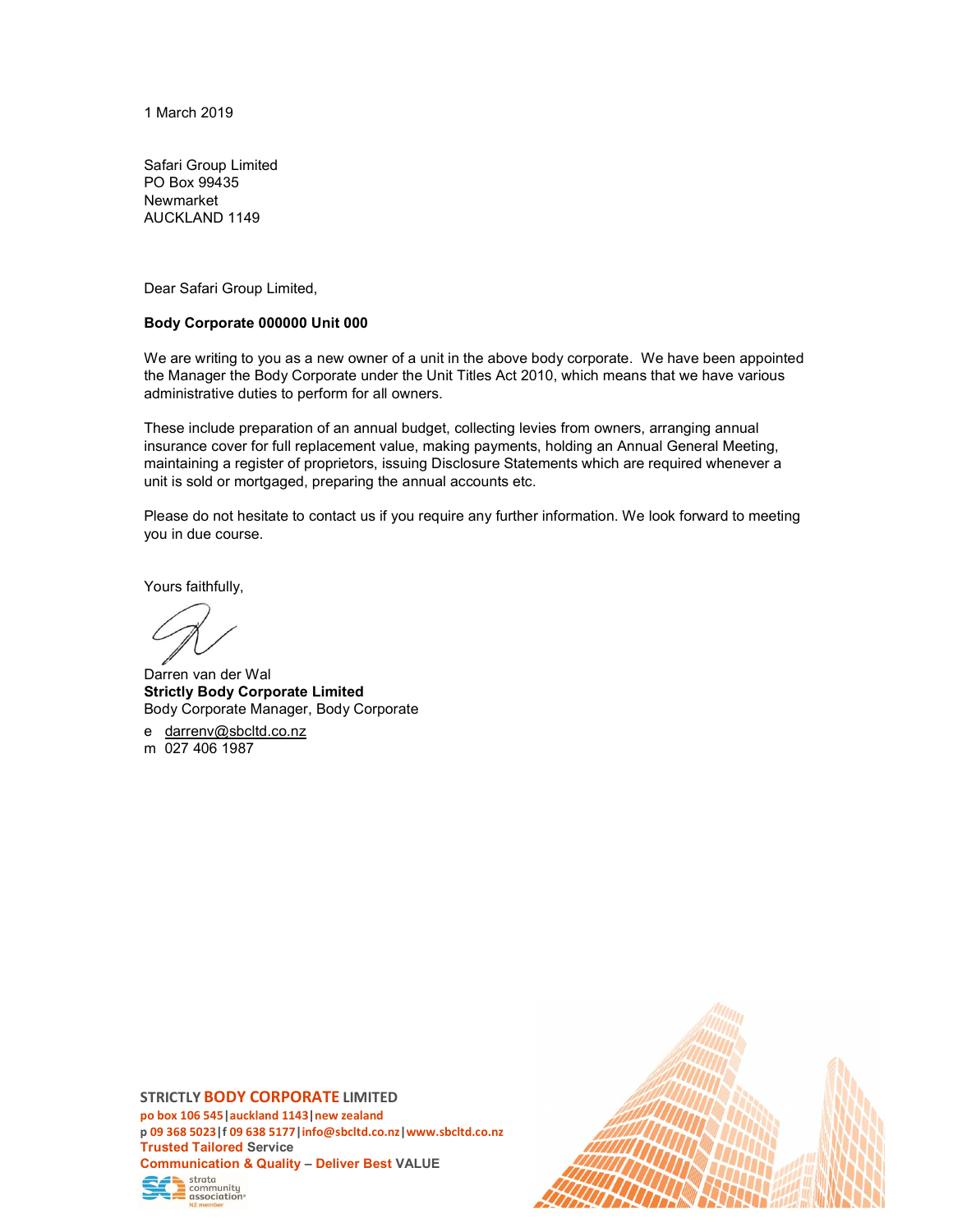## STRICTLY BODY CORPORATE LIMITED

## 1. Your Body Corporate

- A Body Corporate comprises all the owners of the units contained in the 'Unit Plan' on the Certificate of Title of your property.
- The legislation that governs your Body Corporate is the Unit Titles Act 2010.
- The common types of unit titled properties are Apartment buildings, Townhouse complexes and some Office buildings.
- Bodies Corporate have a unique identification number i.e. Body Corporate 123456.
- The legal description of your unit will include a 'Principal Unit' and also an 'Accessory Unit or Units'. The Principal Unit is the primary unit and the Accessory Units include garages, car parks, storage units and decks.
- Unit Titled properties may also be referred to as 'Strata Title units'.

# 2. Body Corporate Management

- Bodies Corporate are required to be administered in accordance with The Unit Titles Act 2010.
- The act requires that a Body Corporate conduct matters in accordance with its requirements.
- The Body Corporate may elect a Body Corporate Committee who may appoint a Body Corporate Secretary to ensure matters are administered in accordance with the Unit Titles Act 2010 delegated authorities by the Chairman.
- It is preferable that external entities, such as Strictly Body Corporate Limited, manage the Body Corporate independently. Professional secretary companies will ensure efficient management systems, trust accounts and public liability Insurances to ensure your protection.

### 3. Regulatory requirements in accordance with the act

- Ensuring matters of the Body Corporate are conducted in accordance with the Act.
- Ensuring reinstatement Insurance cover.
- Holding a register of proprietors.
- Holding a copy of the Body Corporate Rules.
- Conducting an Annual General Meeting of the Body Corporate.
- Ensuring the Body Corporate complies with regulatory requirements.
- Ensuring maintenance of common areas and common property.